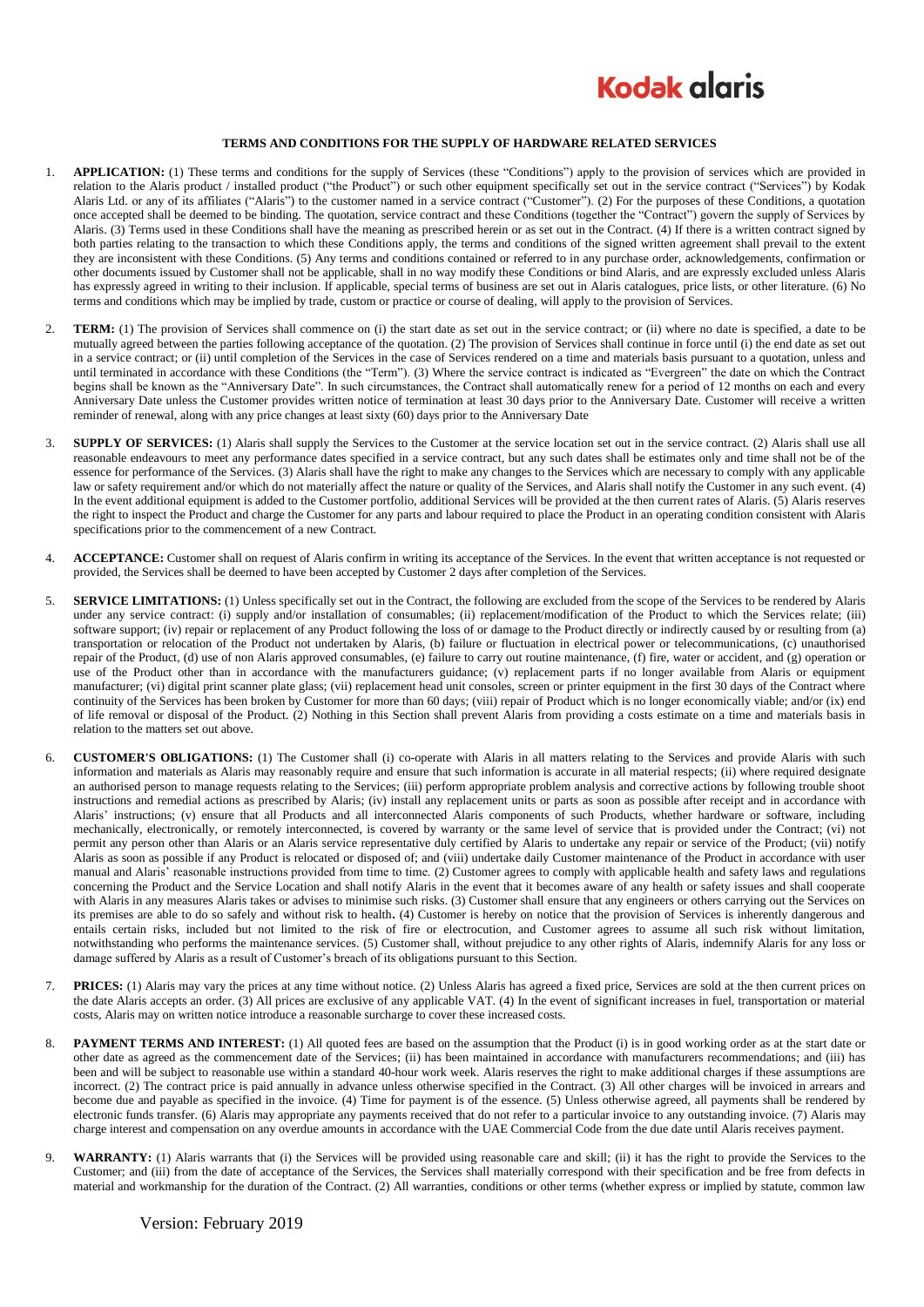## **Kodak alaris**

or arising from conduct or a previous course of dealing or trade custom or usage) as to quality, fitness for any particular purpose and/or merchantability, are, to the fullest extent permitted by law, excluded from the Contract. (3) On account of Services claimed to be defective, Customer shall not be entitled to (a) cancel (or withdraw from) any Contract, (b) claim a reduction of the agreed fees for the performance of the defective Services or make payment deductions, or (c) withhold payment of invoices. Subject to any exclusions of Alaris' liability for defects pursuant to the Contract, in case of any warranty claim by Customer due to the performance of defective Services, Alaris shall only be obliged to, at its discretion, repeat performance of the defective Services or credit to Customer the full fee paid for the defective Services. In particular, any liability of Alaris for minor defects in the Services (i.e. defects not materially impairing the Customer from using, or benefiting from, the respective work products) shall be excluded. (4) Alaris' warranty shall not apply in relation to any defect arising from (i) the acts, omissions, negligence or defaults of the Customer or the Customer's employees, agents or end customers; (ii) failure to comply with operating instructions or other recommendations of Alaris as to the storage, handling and/or use of the Services; (iii) wilful damage; (iv) use not in accordance with the purpose for which they were designed; or (v) misuse or alteration or repair of the Services other than by persons authorised by Alaris. (5) The warranty is not transferable.

- 10. **LIMITATION OF LIABILITY**: (1) If not expressly provided for otherwise in these Conditions, whether in contract, tort (including in either case negligence), misrepresentation (other than fraudulent misrepresentation), breach of statutory duty or otherwise pursuant to the Contract, shall Alaris be liable for any loss of profits, anticipated savings, revenue, business, loss or corruption of data, loss of use, loss of goodwill, loss due to delay or any indirect or consequential loss or damage whatsoever or any claims from third parties for such damages. (2) Alaris' liability for breach of the warranty set out in Section 9(1) above, is, at Alaris' option, limited to the repair, replacement or crediting of the full price paid for the Services that directly gave rise to the claim. (3) Subject to (1) and (2), Alaris' aggregate liability for all other claims, whether in contract, tort (including in either case negligence), misrepresentation (other than fraudulent misrepresentation), breach of statutory duty or otherwise pursuant to the Contract, shall be limited to the net price paid by the Customer for the specific Services giving rise to the claim in the twelve (12) months prior to the date on which the loss or damage occurred. (4) Nothing in the Contract shall be deemed to exclude or limit Alaris' liability in respect of: (i) Loss or damage caused by wilful intent or gross negligence of Alaris or Alaris' officers, employees, agents or contractors; (ii) Injuries to or death of any person, caused by Alaris or Alaris' officers, employees, agents or contractors; or (iii) any other liability which cannot be excluded by law. (5) Any claim for loss or damages, except a claim for damages arising out of (4) must be notified to Alaris within twelve (12) months as from the date on which the damage was caused, failing which such claim is deemed to be waived.
- 11. **FIRMWARE:** In relation to any Alaris firmware supplied as part of the Product ("Firmware"), Alaris shall provide updates where possible to correct errors and bugs in the Firmware, in accordance with the response time set out in the Contract. For the purposes of these Conditions, the term "Firmware" does not include software, embedded or otherwise which is provided by a third party in third party hardware ("Third Party Software"). Support for Third Party Software is subject to the terms of a separate agreement between the Customer and the third party supplier. If updates, upgrades or supplements of the Firmware are provided, use is governed by these Conditions, subject to any amendments made by Alaris from time to time, unless otherwise notified in writing. For the avoidance of doubt, Alaris has no obligation under the Contract to provide support in relation to any ancillary, additional or supporting software which is subject to a separate agreement.
- 12. **INTELLECTUAL PROPERTY:** All intellectual property rights, meaning all inventions, registered designs, design rights, data base rights, copy rights, know-how, trademarks, trade secrets and all other intellectual property rights, and the applications for any of the same and any rights or forms of protection of a similar nature and having equivalent or similar effect to any of them which may subsist anywhere in the world, ("Intellectual Property Rights") in or arising out of or in connection with the Services shall be owned and retained by Alaris.
- 13. **INDEMNIFICATION:** (1) Customer shall (i) not cause or permit any third party to cause any damage or endanger the Intellectual Property Rights of Alaris; and (ii) without prejudice to any other rights of Alaris, indemnify Alaris for any loss suffered by Alaris by reason of any use by Customer, Customer's employees, agents or customers, of Intellectual Property Rights of Alaris other than in accordance with the Contract. (2) Customer shall without prejudice to any other rights of Alaris, indemnify Alaris for any loss suffered by Alaris, howsoever arising, by reason of Customer's breach of its obligations pursuant to Sectio[n 6](#page-0-0) above. (3) In the event of a claim, or notification of an intention to make a claim, which may reasonably be considered likely to give rise to a liability under this indemnity ("Claim"), Customer shall: (i) as soon as reasonably practicable, give written notice of the Claim to Alaris specifying the nature of the Claim in reasonable detail; and (ii) not make any admission of liability, agreement or compromise in relation to the Claim. (4) Customer shall not, except with the prior written consent of Alaris, consent to entry of any judgment or enter into any settlement that does not include as an unconditional term the giving by the claimant or plaintiff to Alaris and its affiliates a release from all liability and blame with respect to the Claim.
- 14. **SUSPENSION AND TERMINATION:** (1) If Alaris' performance of any of its obligations under the Contract is prevented or delayed by any act or omission by the Customer or failure by the Customer to perform any relevant obligation ("Customer Default"), Alaris shall without limiting its other rights or remedies have the right to suspend performance of the Services until the Customer remedies the Customer Default, and to rely on the Customer Default to relieve it from the performance of any of its obligations to the extent the Customer Default prevents or delays Alaris' performance of any of its obligations. (2) Alaris shall not be liable for any costs or losses sustained or incurred by the Customer arising directly or indirectly from Alaris' failure or delay to perform any of its obligations as set out in the Contract; and the Customer shall reimburse Alaris on written demand for any costs or losses sustained or incurred by Alaris arising directly or indirectly from the Customer Default. (3) Where in Alaris' reasonable opinion, a Product is no longer capable of economic repair or where parts are no longer available, such Product may be removed from the scope of the Contract on written notice to the Customer. (4) Without prejudice to its other rights, Alaris may terminate the Contract or in its sole discretion suspend performance of the Services immediately by written notice to the Customer in the event that (i) Customer fails to pay any sums due under and in accordance with the Contract; (ii) Customer breaches any terms of the Contract; (iii) Customer is unable to pay its debts as they fall due, passes a resolution for winding up (other than for the purposes of a solvent amalgamation or reconstruction) or if a court of competent jurisdiction makes an order to that effect, enters into a receivership or liquidation or otherwise ceases to carry on business or an analogous event occurs to Customer in any jurisdiction; (iv) an event pursuant to Section 19 (6) where such event has persisted for more than 14 days; or (v) pursuant to Sectio[n 17](#page-2-0) (2).
- 15. **CONFIDENTIAL INFORMATION:** (1) All non-public, confidential or proprietary information of Alaris, including but not limited to, specifications, samples, patterns, designs, plans, drawings, documents, data, business operations, pricing, discounts or rebates, disclosed by Alaris in connection with the Contract, whether disclosed orally or disclosed or accessed in written, electronic or other form or media, and whether or not marked, designated or otherwise identified as "confidential," shall be deemed to be confidential, to be used solely for the purpose of performing under the Contract and may not be disclosed or copied unless authorized in advance by Alaris in writing. (2) Upon Alaris' request, Customer shall promptly return all documents and other materials received from Alaris and delete any copies made thereof. (3) Alaris shall be entitled to apply for injunctive relief for any violation of this Section. (4) This Section does not apply to information that is: (i) in the public domain; (ii) known to Customer at the time of disclosure; (iii) rightfully obtained by Customer on a nonconfidential basis from a third party; or (iv) is required to be disclosed by any applicable law or by order of any Court of competent jurisdiction or any government body, agency or regulatory body, provided that the receiving party shall use all reasonable endeavours to give the disclosing party as much written notice of the disclosure as it reasonably can to enable the disclosing party to seek a protective order or other action protecting the confidential information from disclosure.